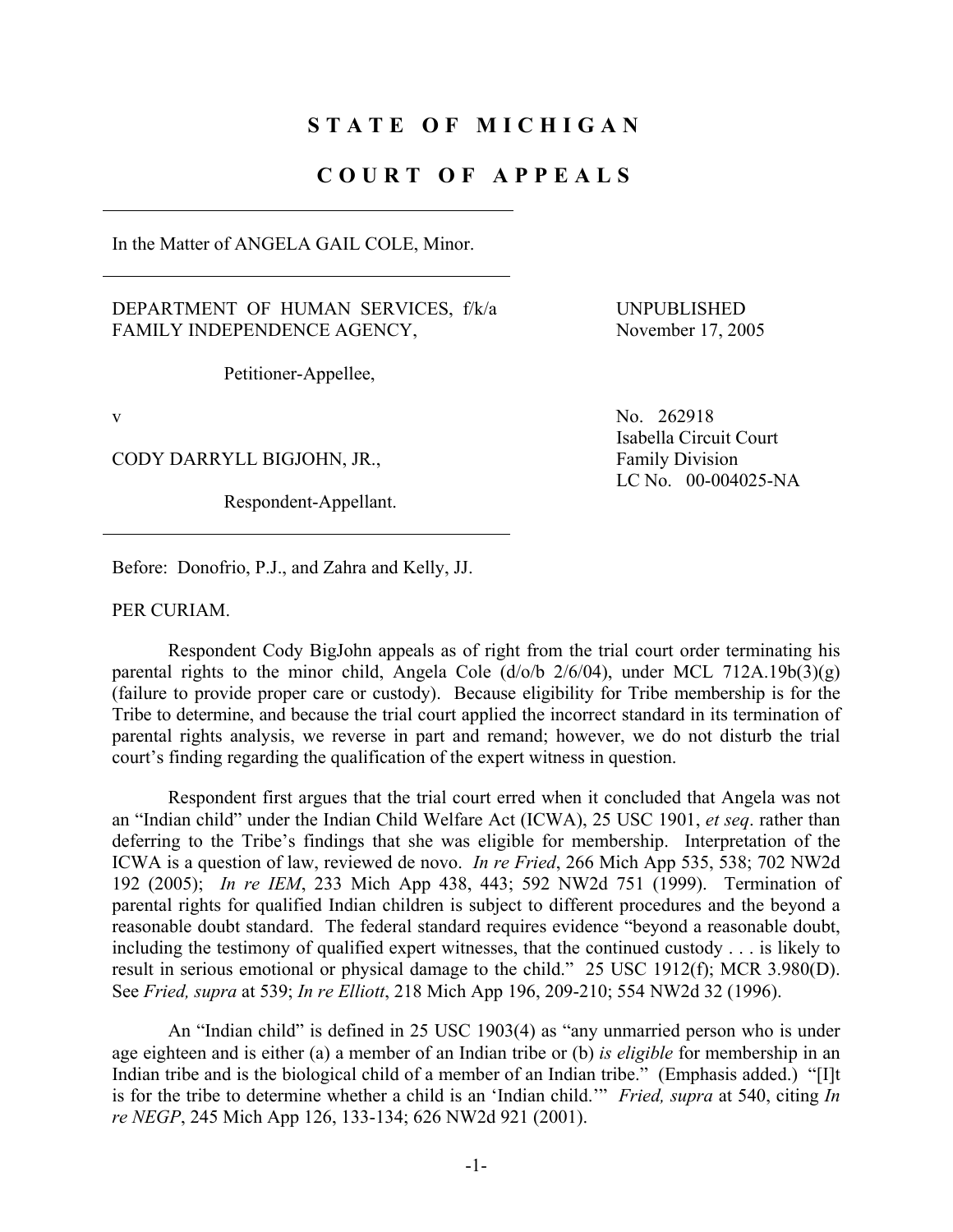The trial court relied on a March 21, 2005 letter from Pauline Bolton, an enrollment officer for the Little Traverse Bay Band of Odawa Indians  $(LTBB)$ , in finding that Angela was not eligible for membership. But the letter explicitly stated:

Angela Gail Cole is eligible for membership under the tribal constitution adopted by the tribe in an election conducted by the U.S. Department of the Interior on February  $1<sup>st</sup>$  of 2005, and approved by the Secretary of the Interior by operation of law on March 18<sup>th</sup>, 2005. Enrollment can be complete any time after the swearing in of the new elected official which is scheduled to take place on September  $11<sup>th</sup>$ , 2005. After September  $11<sup>th</sup>$  the enrollment staff will assign Angela a number and complete the file for enrollment commission review and later a report will be submitted to tribal counsel for approval. It is at that tribal counsel meeting that Angela Cole -- Angela Gail Cole will officially become a member and she will be notified with an acceptance letter and membership card.

The court went on to state after speaking with James Bransky, general counsel for the Tribe, that the Tribe was operating under an old constitution, and that "under the old constitution Angela Cole would not be eligible for membership." The court further stated that Bransky informed him that Angela would be eligible for membership under the new constitution and that would take effect when "the new tribal counsel is elected and sworn in on September  $11<sup>th</sup>$ , 2005."

 The reason Angela was not eligible under the former standards is not clear from the record. Although, plainly, the Tribe wrote in its letter that Angela "is eligible for membership" under the Tribe's recently adopted constitution, and Angela was going to be admitted when the new tribal government took office in September 2005. And as respondent points out, the statute does not say that the child must be eligible or enrolled on the day of the hearing, only that she must be "eligible." The trial court erred when it found that the facts did not support the Tribe's determination regarding the child's status, because in effect, the trial court "second-guessed" the Tribe's conclusion. The law is clear that eligibility is for the Tribe to determine. *Fried, supra* at 540. Further, the ICWA is to be construed in light of its purposes, which include protecting the best interests of Indian children and promoting the stability and security of Indian tribes and families. 28 USC 1902; *In re Kreft*, 148 Mich App 682, 688; 348 NW2d 843 (1986).

 Next, respondent argues that while the facts arguably supported termination of his parental rights by clear and convincing evidence, they do not support such action under the proper beyond a reasonable doubt standard of 25 USC 1912(f). Respondent's parental rights were terminated under MCL 712A.19b(3)(g).<sup>2</sup> While clear and convincing evidence is required

 $\overline{a}$ 

(continued…)

<sup>1</sup> The record reflects that respondent father is one-fourth LTBB/Odawa and one-half Lac du Flambeau Ojibway.

 $2^2$  MCL 712A.19b(3)(g) provides:

 <sup>(3)</sup> The court may terminate a parent's parental rights to a child if the court finds, by clear and convincing evidence, 1 or more of the following: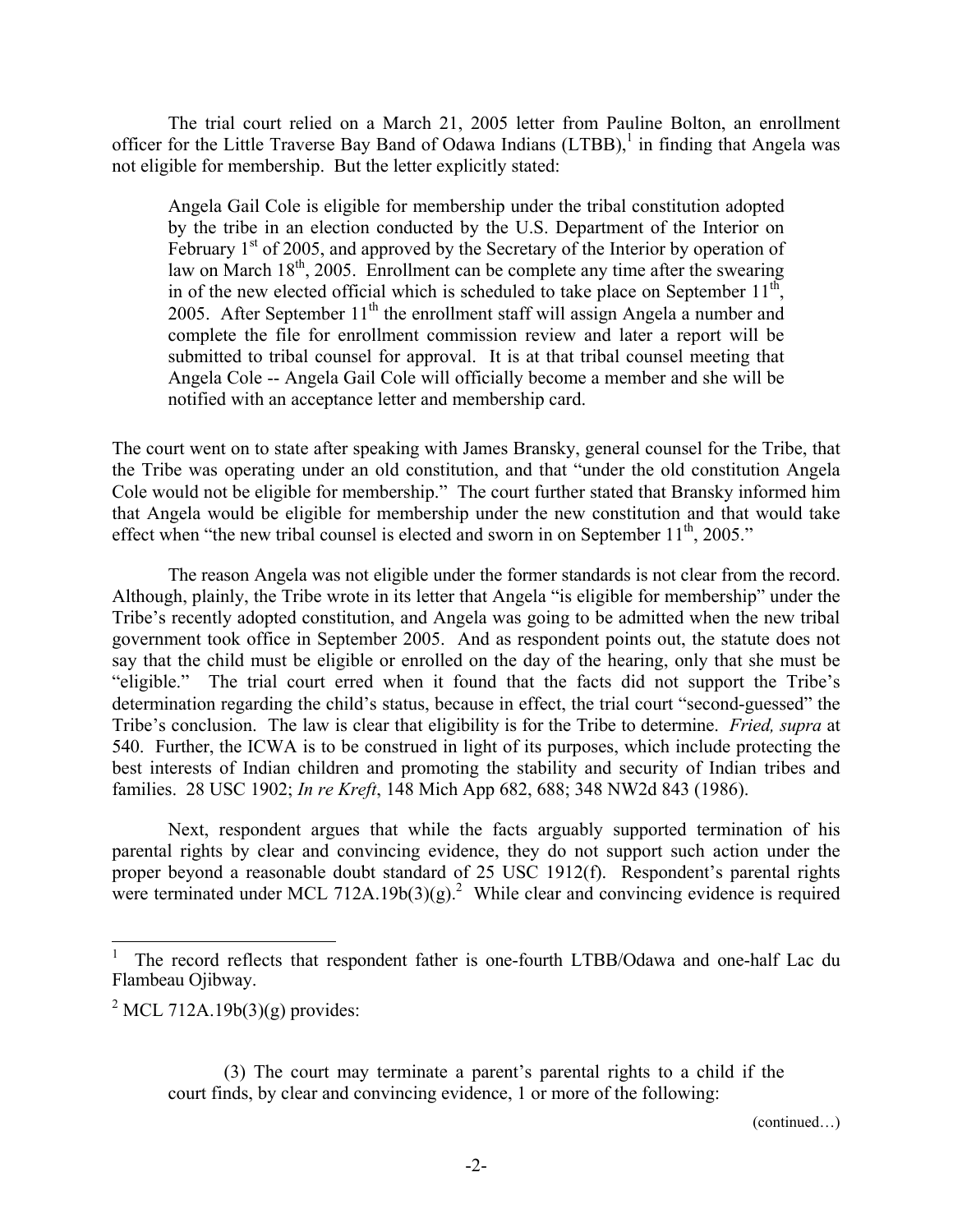to terminate parental rights under MCL 712A.19b(3)(g), *In re Sours*, 459 Mich 624, 633; 593 NW2d 520 (1999), the ICWA requires evidence "beyond a reasonable doubt, including testimony of qualified expert witnesses, that the continued custody of the child by the parent . . . is likely to result in serious emotional or physical damage to the child" to terminate parental rights. 25 USC 1912(f). A similar provision appears in MCR 3.980(D).

After reviewing the record and applying MCL 712A.19b(3)(g), we are convinced the court's findings were not clearly erroneous. Record evidence established that clear and convincing evidence supported termination of respondent's parental rights under subsection (g), because respondent failed to provide proper care and custody and it was unlikely that he could do so within a reasonable time considering the child's age. However, in reviewing the record, we also conclude that the trial court applied the incorrect standard in its analysis. Under the circumstances of this case, the trial court was also bound to follow the standard enunciated in 25 USC 1912(f). MCR 3.980(D); *In re Elliott, supra* 209-210. For that reason, we must remand this issue to the trial court so it can properly review the record and make specific findings regarding whether the evidence satisfied the applicable beyond a reasonable doubt standard set out in 25 USC 1912(f). *Id*.

 Finally, respondent argues that the expert witness called by petitioner, Allie Greenleaf Maldonado, assistant general counsel and a member of LTBB, was not qualified for purposes of the ICWA to testify as an expert. Questions of law under the ICWA are reviewed de novo. *Fried, supra* at 538. The ICWA provides in pertinent part in 25 USC 1912(f):

 No termination of parental rights may be ordered in such proceeding in the absence of a determination, supported by evidence beyond a reasonable doubt, including testimony of qualified expert witnesses, that the continued custody of the child by the parent or Indian custodian is likely to result in serious emotional or physical damage to the child.

A similar provision appears in MCR 3.980(D).

 The expert witness provision of 25 USC 1912(f) was construed in *In re Kreft, supra* at 689-690, to include expertise beyond ordinary social worker qualifications, and to require only one expert witness. The *Kreft* Court quoted the following from guidelines of the US Department of the Interior, Bureau of Indian Affairs:

(…continued)

\* \* \*

 (g) The parent, without regard to intent, fails to provide proper care or custody for the child and there is no reasonable expectation that the parent will be able to provide proper care and custody within a reasonable time considering the child's age.